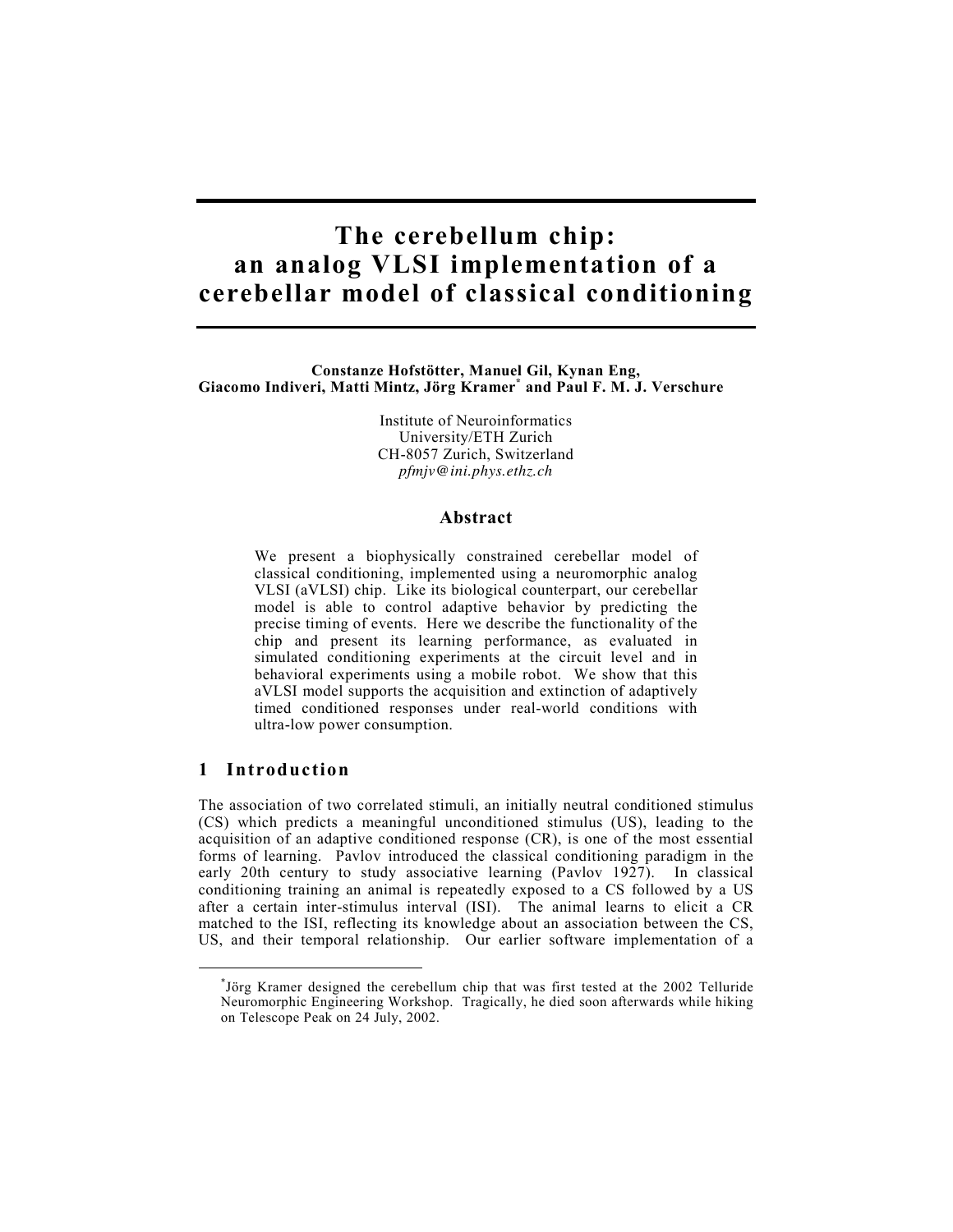biophysically constrained model of the cerebellar circuit underlying classical conditioning (Verschure and Mintz 2001; Hofstötter et al. 2002) provided an explanation of this phenomenon by assuming a negative feedback loop between the cerebellar cortex, deep nucleus and inferior olive. It could acquire and extinguish correctly timed CRs over a range of ISIs in simulated classical conditioning experiments, as well as in associative obstacle avoidance tasks using a mobile robot. In this paper we present the analog VLSI (aVLSI) implementation of this cerebellum model – the cerebellum chip – and the results of chip-level and behavioral robot experiments.



## **2 The model circuit and aVLSI implementation**

Figure 1: Anatomy of the cerebellar model circuit (left) and the block diagram of the corresponding chip (right).

The model (Figure 1) is based on the identified cerebellar pathways of CS, US and CR (Kim and Thompson 1997) and includes four key hypotheses which were implemented in the earlier software model (Hofstötter et al. 2002):

- 1. CS related parallel fiber (pf) and US related climbing fiber (cf) signals converge at Purkinje cells (PU) in the cerebellum (Steinmetz et al. 1989). The direction of the synaptic changes at the pf-PU-synapse depends on the temporal coincidence of pf and cf activity. Long-term depression (LTD) is induced by pf activity followed by cf activity within a certain time interval, while pf activity alone induces long-term potentiation (LTP) (Hansel et al. 2001).
- 2. A prolonged second messenger response to pf stimulation in the dendrites of PU constitutes an eligibility trace from the CS pathway (Sutton and Barto 1990) that bridges the ISI (Fiala et al. 1996).
- 3. A microcircuit (Ito 1984) comprising PU, deep nucleus (DN) and inferior olive (IO) forms a negative feedback loop. Shunting inhibition of IO by DN blocks the reinforcement pathway (Thompson et al. 1998), thus controlling the induction of LTD and LTP at the pf-PU-synapse.
- 4. DN activity triggers behavioral CRs (McCormick and Thompson 1984). The inhibitory PU controls DN activity by a mechanism called rebound excitation (Hesslow 1994): When DN cells are disinhibited from PU input, their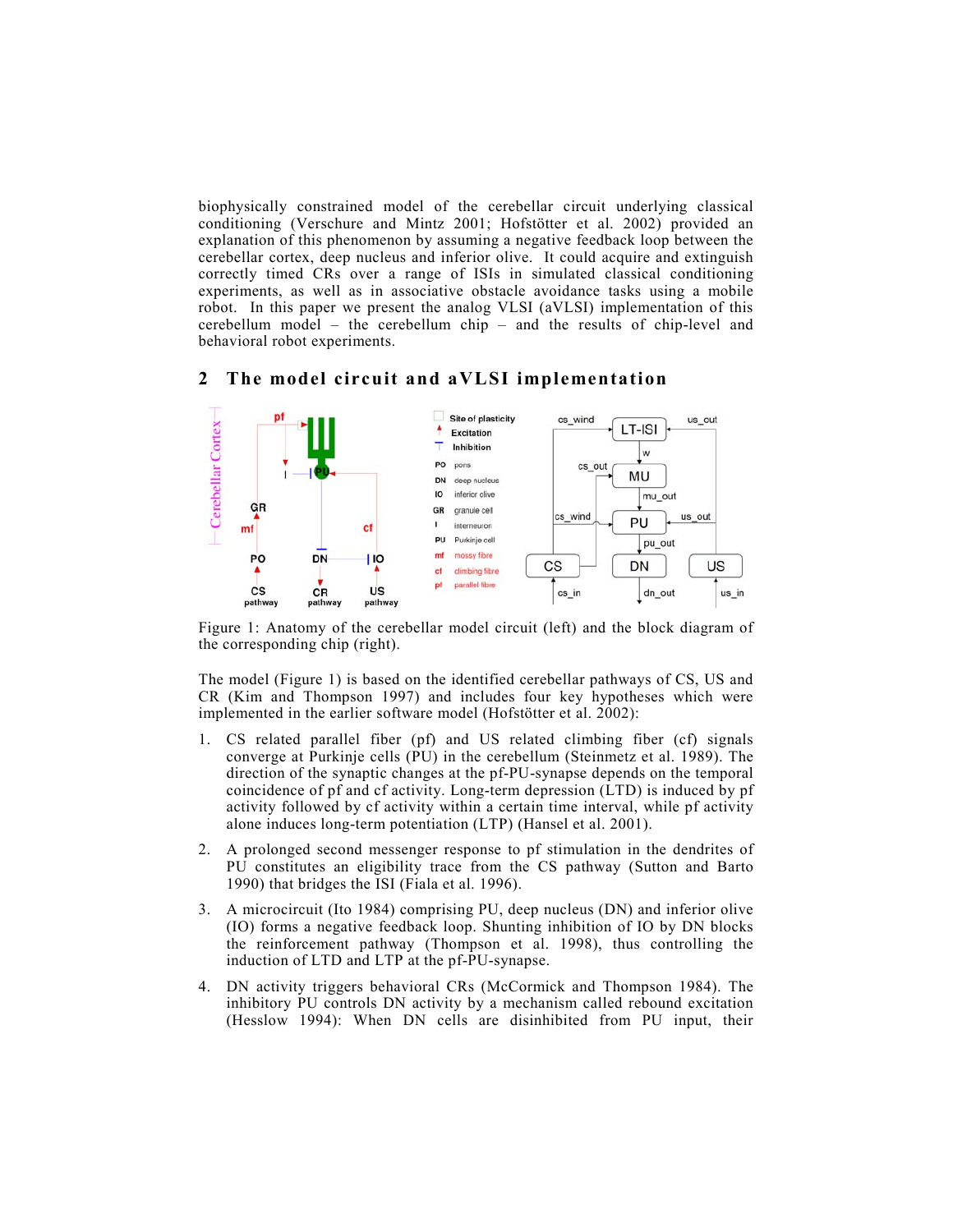membrane potential slowly repolarises and spikes are emitted if a certain threshold is reached. Thereby, the correct timing of CRs results from the adaptation of a pause in PU spiking following the CS.

In summary, in the model the expression of a CR is triggered by DN rebound excitation upon release from PU inhibition. The precise timing of a CR is dependent on the duration of an acquired pause in PU spiking following a CS. The PU response is regulated by LTD and LTP at the pf-PU-synapse under the control of a negative feedback loop comprising DN, PU and IO.

We implemented an analog VLSI version of the cerebellar model using a standard 1.6µm CMOS technology, and occupying an area of approximately 0.25 mm<sup>2</sup> . A block diagram of the hardware model is shown in Figure 1. The *CS* block receives the conditioned stimulus and generates two signals: an analog long-lasting, slowly decaying trace (*cs\_out*) and an equally long binary pulse (*cs\_wind*). Similarly, the *US* block receives an unconditioned stimulus and generates a fast pulse (*us\_out*). The two pulses *cs\_wind* and *us\_out* are sent to the *LT-ISI* block that is responsible for perfoming LTP and LTD, upregulating or downregulating the synaptic weight signal *w*. This signal determines the gain by which the *cs\_out* trace is multiplied in the *MU* block. The output of the multiplier *MU* is sent on to the *PU* block, together with the *us* out signal. It is a linear integrate-and-fire neuron (the axon-hillock circuit) connected to a constant current source that produces regular spontaneous activity. The current source is gated by the digital *cf\_wind* signal, such that the spontaneous activity is shut off for the duration of the *cs\_out* trace.

The chip allowed one of three learning rules to be connected. Experiments showed that an ISI-dependent learning rule with short ISIs resulting in the strongest LTD was the most useful (Kramer and Hofstötter 2002). Two elements were added to adapt the model circuit for real-world robot experiments. Firstly, to prevent the expression of a CR after a US had already been triggered, an inhibitory connection from IO to CRpathway was added. Secondly, the transduction delay (TD) from the aVLSI circuit to any effectors (e.g. motor controls of a robot) had to be taken into account, which was done by adding a delay from DN to IO of 500ms.

The chip's power consumption is conservatively estimated at around 100  $\mu$ W (excluding off-chip interfacing), based on measurements from similar integrateand-fire neuron circuits (Indiveri 2003). This figure is an order of magnitude lower than what could be achieved using conventional microcontrollers (typically 1-10 mW), and could be improved further by optimising the circuit design.

## **3 Simulated conditioning experiments**

The aim of the "in vitro" simulated conditioning experiments was to understand the learning performance of the chip. To obtain a meaningful evaluation of the performance of the learning system for both the simulated conditioning experiments and the robot experiments, the measure of *effective CRs* was used. In acquisition experiments CS-US pairs are presented with a fixed ISI. Whenever a CR occurs that precedes the US, the US signal is not propagated to PU due to the inhibitory connection from DN to IO. Thus in the context of acquisition experiments a CR is defined as effective if it prevents the occurrence of a US spike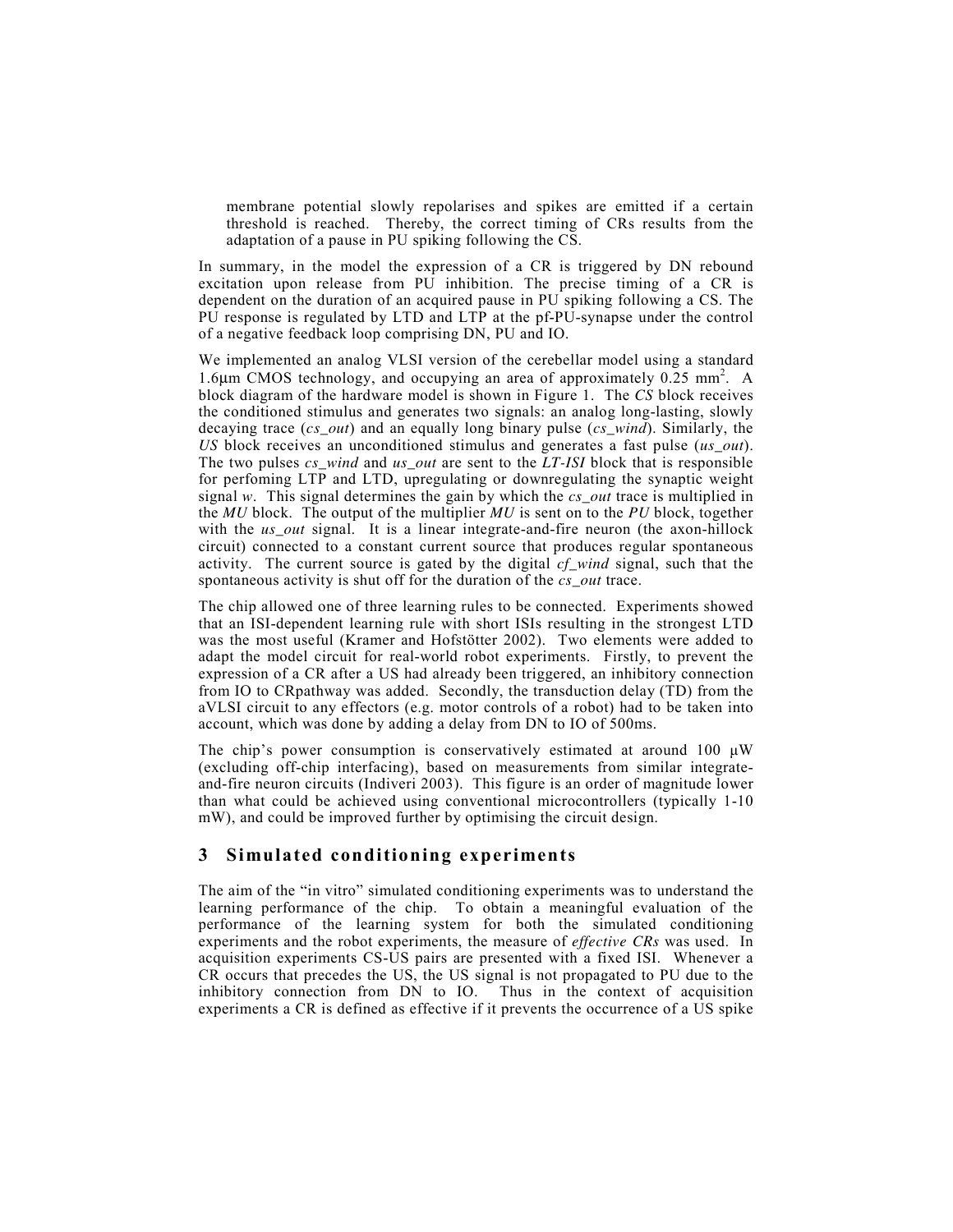

at PU. In contrast, in robot experiments an effective CR is defined at the behavioral level, including only CRs that prevent the US from occurring.

Figure 2: Learning related response changes in the cerebellar aVLSI chip. The most relevant neural responses to a CS-US pair (ISI of 3s, ITI of 12s) are presented for a trial before (naive) significant learning occurred and when a correctly timed CR is expressed (trained). US-related pf and CS/CR-related cf signals are indicated by vertical lines passing through the subplots. A CS-related pf-signal evokes a prolonged response in the pf-PU-synapse, the CS-trace (*Trace* subplot). While an active CS-trace is present, an inhibitory element (I) is active which inactivates an element representing the spontaneous activity of PU (Hofstötter et al. 2002). (A) The US-related cf input occurs while there is an active CS-trace (*Trace* subplot), in this case following the CS with an ISI of 3s. LTD predominates over LTP under these conditions (*Weight* subplot). Because the PU membrane potential (PU) remains above spiking threshold, PU is active and supplies constant inhibition to DN (DN) while in the CS-mode. Thus, DN cannot repolarize and remains inactive so that no CR is triggered. (B) Later in the experiment, the synaptic weight of the pf-PU-synapse (Weight) has been reduced due to previous LTD. As a result, following a CS-related pf input, the PU potential (*PU* subplot) falls below the spiking threshold, which leads to a pause in PU spiking. The DN membrane potential repolarises, so that rebound spikes are emitted (*DN* subplot). This rebound excitation triggers a CR. DN inhibition of IO prevents US related cfactivity. Thus, although a US signal is still presented to the circuit, the reinforcing US pathway is blocked. These conditions induce only LTP, raising the synaptic weight of the pf-PU-synapse (*Weight* subplot).

The results we obtained were broadly consistent with those reported in the biological literature (Ito 1984; Kim and Thompson 1997). The correct operation of the circuit can be seen in the cell traces illustrating the properties of the aVLSI circuit components before significant learning (Figure 2 A), and after a CR is expressed (Figure 2B). Long-term acquisition experiments (25 blocks of 10 trials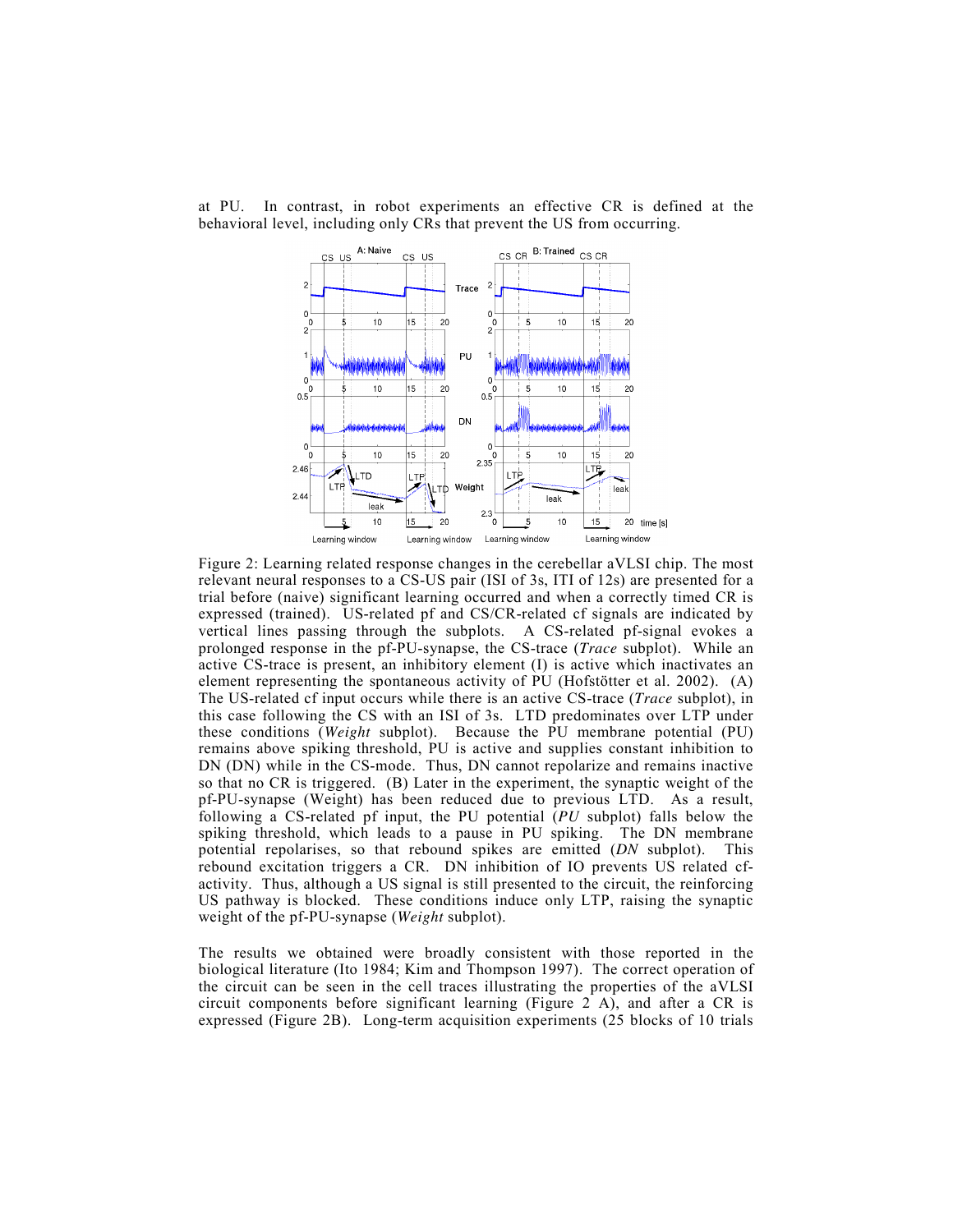each over 50 minutes) showed that chip functions remained stable over a long time period. In each trial the CS was followed by a US with a fixed ISI of 3s; the inter trial interval (ITI) was 12s. The number of effective CRs shows an initial fast learning phase followed by a stable phase with higher percentages of effective CRs (Figure 3B). In the stable phase the percentage of effective CRs per block fluctuates around 80-90%. There are fluctuations of up to 500ms in the CR latency caused by the interaction of LTD and LTP in the stable phase, but the average CR latency remains fairly constant.

Figure 4 shows the average of five acquisition experiments (5 blocks of 10 trials per experiment) for ISIs of 2.5s, 3s and 3.5s. The curves are similar in shape to the ones in the long-term experiment. The CR latency quickly adjusts to match the ISI and remains stable thereafter (Figure 4A). The effect of the ISI-dependent learning rule can be seen in two ways: firstly, the shorter the ISI, the faster the stable phase is reached, denoting faster learning. Secondly, the shorter the ISI, the better the performance in terms of percentage of effective CRs (Figure 4B). The parameters of the chip were tuned to optimally encode short ISIs in the range of 1.75s to 4.5s. Separate experiments showed that the chip could also adapt rapidly to changes in the ISI within this range after initial learning.



Figure 3: Long-term changes in CR latency (A) and % effective CRs (B) per block of 10 CSs during acquisition. Experiment length =  $50$ min., ISI =  $3s$ , ITI =  $12s$ .



Figure 4: Average of five acquisition experiments per block of 10 CSs for ISIs of 2.5s ( $\circ$ ), 3s (\*) and 3.5s ( $\circ$ ). (A) Avg. CR latency. (B) Avg. % effective CRs.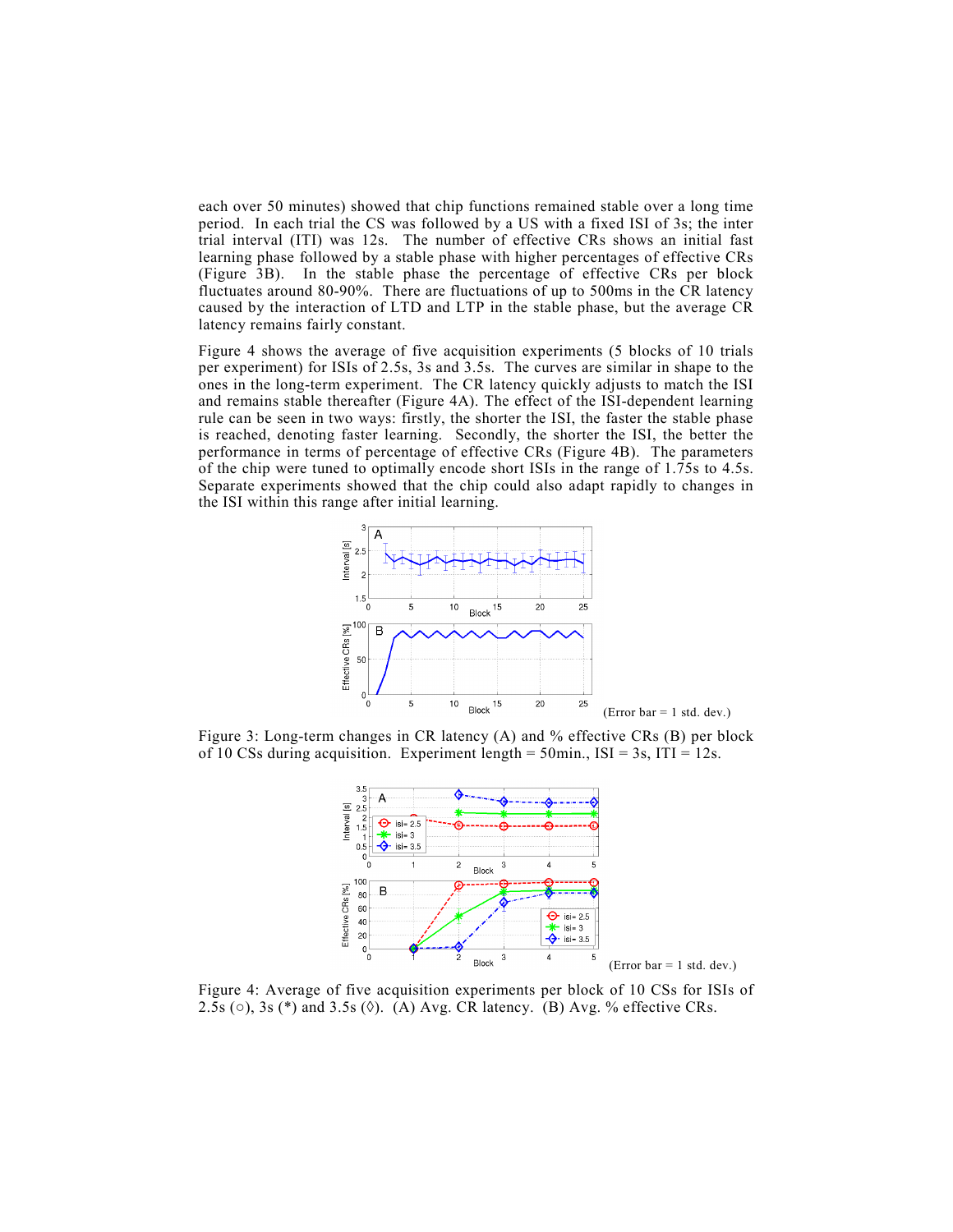## **4 Robot associative learning experiments**

The "in vivo" learning capability of the chip was evaluated by interfacing it to a robot and observing its behavior in an unsupervised obstacle avoidance task. Experiments were performed using a Khepera microrobot (K-team, Lausanne, Switzerland, Figure 5A) in a circular arena with striped walls (Figure 5C). The robot was equipped with 6 proximal infra-red (IR) sensors (Figure 5B). Activation of these sensors (US) due to a collision triggered a turn of  $\sim$ 110 $\degree$  in the opposite direction (UR). A line camera (64 pixels x 256 gray-levels) constituted the distal sensor, with detection of a certain spatial frequency  $(\sim 0.14$  periods/degree) signalling the CS. Visual CSs and collision USs were conveyed to CSpathway and USpathway on the chip. The activation of CRpathway triggered a motor CR: a 1s long regression followed by a turn of  $\sim 180^\circ$ . Communication between the chip and the robot was performed using Matlab on a PC. The control program could be downloaded to the robot's processor, allowing the robot to act fully autonomously. In each experiment, the robot was placed in the circular arena exploring its environment with a constant speed of  $\sim$ 4 cm/s. A spatial frequency CS was detected at some distance when the robot approached the wall, followed by a collision with the wall, stimulating the IR sensors and thus triggering a US. Consequently the CS was correlated with the US, predicting it. The ISIs of these stimuli were variable, due to noise in sensor sampling, and variations in the angle at which the robot approached the wall.



Figure 5: (A) Khepera microrobot with aVLSI chip mounted on top. (B) Only the forward sensors were used during the experiments. (C) The environment: a 60cm diameter circular arena surrounded by a 15cm high wall. A pattern of vertical, equally sized black and white bars was placed on the wall.

Associative learning mediated by the cerebellum chip significantly altered the robot's behavior in the obstacle avoidance task (Figure 6) over the course of each experiment. In the initial learning phase, the behavior was UR driven: the robot drove forwards until it collided with the wall, only then performing a turn (Figure 6A1). In the trained phase, the robot usually turned just before it collided with the wall (Figure 6A2), reducing the number of collisions. The positions of the robot when a CS, US or CR event occurred in these two phases are shown in Figure 6B1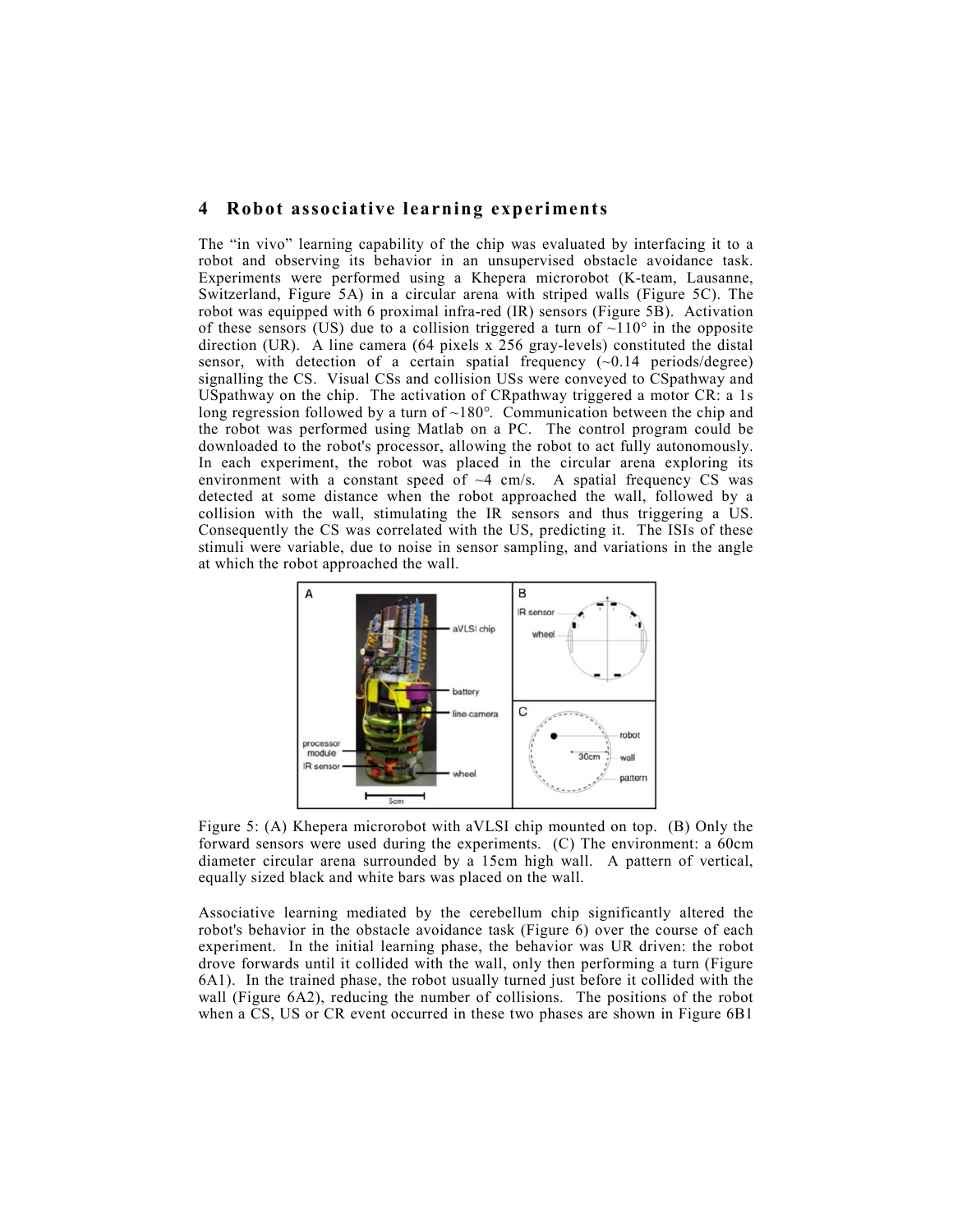and B2. The CRs were not expressed immediately after the CSs, but rather with a CR latency adjusted to just prevent collisions (USs). Not all USs were avoided in the trained phase due to some excessively short ISIs (Figure 7) and normal extinction processes over many unreinforced trials. After the learning phase the percentage of effective CRs fluctuated between 70% and 100% (Figure 7).



Figure 6: Learning performance of the robot. (Top row) Trajectories of the robot. The white circle with the black dot in the center indicates the beginning of trajectories. (Bottom row) The same periods of the experiment examined at the circuit level:  $\lozenge = CS$ ,  $* = US$ ,  $\lozenge = CR$ . (A1, B1) Beginning of the experiment (CS) 3-15). (A2, B2) Later in the experiment (CS 32-44).



Figure 7: Trends in learning behavior (average of 5 experiments, 25 min. each). 90 CSs were presented in each experiment. Error bars indicate one standard deviation. (A) Average percentage of effective CRs over 9 blocks of 10 CSs. (B) Number of CS occurrences  $(\Diamond)$ , US occurrences  $(*)$  and CR occurrences  $(\circ)$ .

## **5 Discussion**

We have presented one of the first examples of a biologically constrained model of learning implemented in hardware. Our aVLSI cerebellum chip supports the acquisition and extinction of adaptively timed responses under noisy, real world